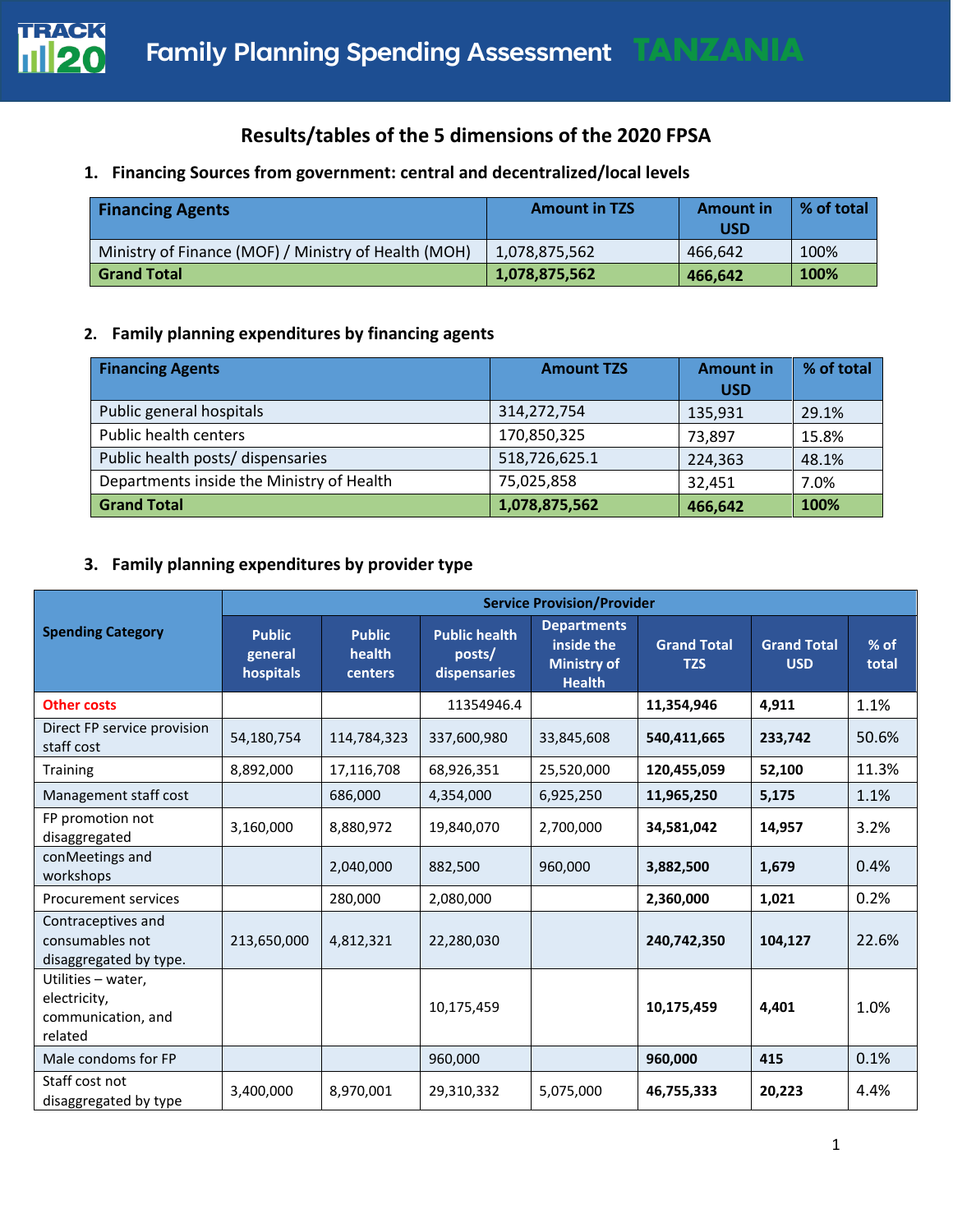

# **Family Planning Spending Assessment TANZANIA**

| Travel expenses                                                                                                             |             | 1,250,000   | 2,740,000   |            | 3,990,000     | 1,726   | 0.4%   |
|-----------------------------------------------------------------------------------------------------------------------------|-------------|-------------|-------------|------------|---------------|---------|--------|
| Medical equipment for FP                                                                                                    | 16,500,000  | 2,400,000   | 1,100,000   |            | 20,000,000    | 8,651   | 1.9%   |
| Management Information<br>System (MIS) and Health<br>Information System (HIS)<br>Forms - Printing/<br>Purchase/ Procurement | 11,490,000  | 4,730,000   | 5,851,979   |            | 22,071,979    | 9,547   | 2.1%   |
| <b>IUD</b> and related<br>consumables                                                                                       | 3,000,000   | 400,000     | 1,222,778   |            | 4,622,778     | 1,999   | 0.4%   |
| Consumables for tubal<br>ligation                                                                                           |             | 4,500,000   |             |            | 4,500,000     | 1,946   | 0.4%   |
| Information, education,<br>and communication (IEC)<br>materials                                                             |             |             | 47,200      |            | 47,200        | 20      | 0.004% |
| Information, education,<br>and communication for FP                                                                         |             |             |             |            |               |         |        |
| <b>Grand Total</b>                                                                                                          | 314,272,754 | 170,850,325 | 507,371,679 | 75,025,858 | 1,067,520,616 | 466,642 | 100%   |

## **4. Family Planning Spending categories (FPSC)**

| <b>Production factors</b>                                                                                            | <b>Amount in TZS</b> | <b>Amount in USD</b> | % of total |
|----------------------------------------------------------------------------------------------------------------------|----------------------|----------------------|------------|
| Other costs                                                                                                          | 11,354,946           | 4,911                | 1.1%       |
| Direct FP service provision staff cost                                                                               | 540,411,665          | 233,742              | 50.1%      |
| <b>Training</b>                                                                                                      | 120,455,059          | 52,100               | 11.2%      |
| Management staff cost                                                                                                | 11,965,250           | 5,175                | 1.1%       |
| FP promotion not disaggregated                                                                                       | 34,581,042           | 14,957               | 3.2%       |
| Meetings and workshops                                                                                               | 3,882,500            | 1,679                | 0.4%       |
| Procurement services                                                                                                 | 2,360,000            | 1,021                | 0.2%       |
| Contraceptives and consumables not disaggregated by type.                                                            | 240,742,351          | 104,127              | 22.3%      |
| Utilities – water, electricity, communication, and related                                                           | 10,175,459           | 4,401                | 0.9%       |
| Male condoms for FP                                                                                                  | 960,000              | 415                  | 0.1%       |
| Staff cost not disaggregated by type                                                                                 | 46,755,333           | 20,223               | 4.3%       |
| Travel expenses                                                                                                      | 3,990,000            | 1,726                | 0.4%       |
| Medical equipment for FP                                                                                             | 20,000,000           | 8,651                | 1.9%       |
| Management Information System (MIS) and Health Information<br>System (HIS) Forms - Printing / Purchase / Procurement | 22,071,979           | 9,547                | 2.0%       |
| <b>IUD and related consumables</b>                                                                                   | 4,622,778            | 1,999                | 0.4%       |
| Consumables for tubal ligation                                                                                       | 4,500,000            | 1,946                | 0.4%       |
| Information, education, and communication (IEC) materials                                                            | 47,200               | 20                   | 0.004%     |
| <b>Grand Total</b>                                                                                                   | 1,078,875,562        | 466,642              | 100%       |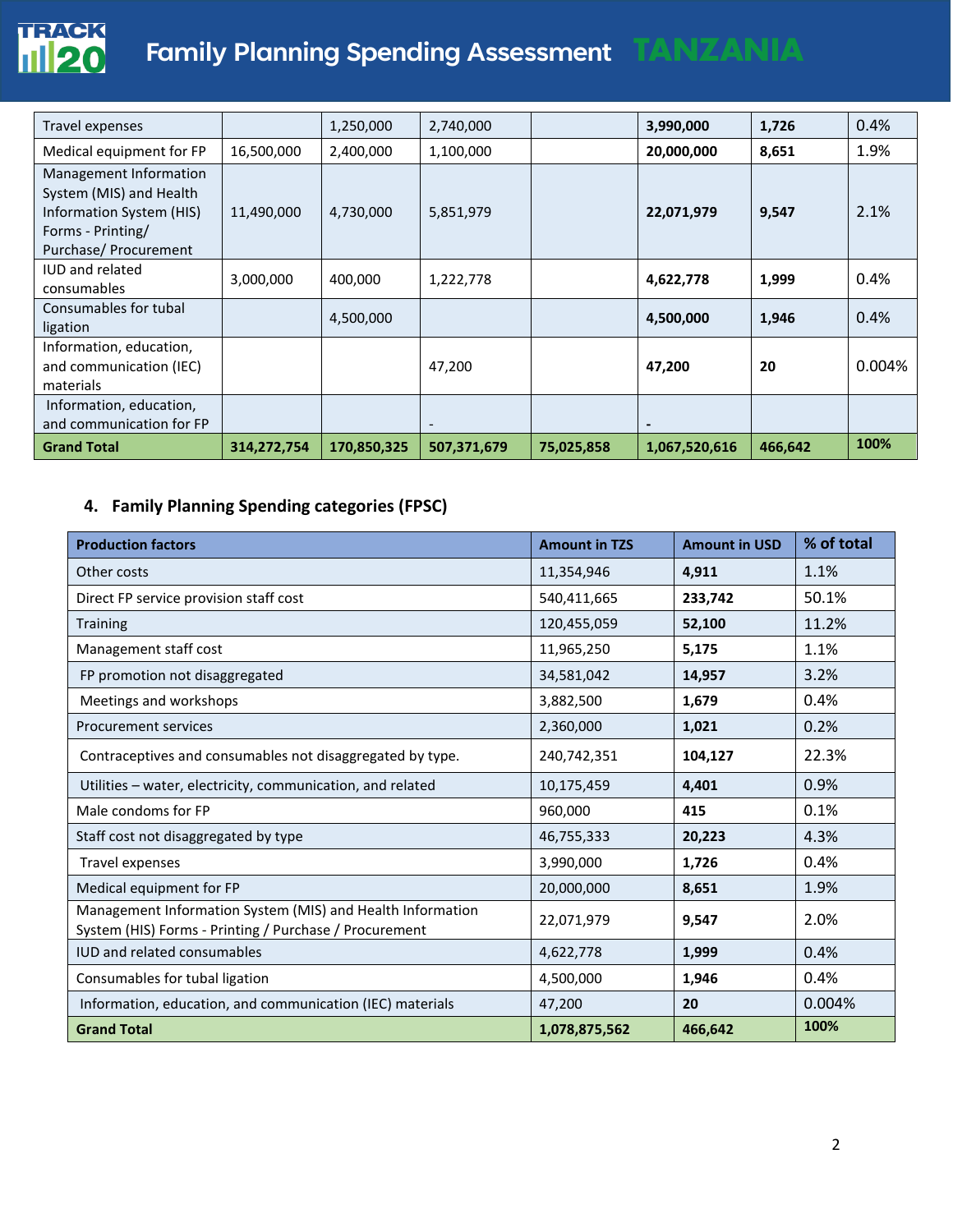

## **5. Inputs/Production Factors/objects of expenditures**

| <b>Family Planning Production Factors</b>                                                                             | <b>Grand Total</b><br><b>TZS</b> | <b>Grand Total</b><br><b>USD</b> | $%$ of<br>total |
|-----------------------------------------------------------------------------------------------------------------------|----------------------------------|----------------------------------|-----------------|
| <b>Other costs</b>                                                                                                    | 11,354,946                       | 4,911                            | 1.1%            |
| Direct FP service provision staff cost                                                                                | 540,411,665                      | 233,742                          | 50.6%           |
| <b>Training</b>                                                                                                       | 120,455,059                      | 52,100                           | 11.3%           |
| Management staff cost                                                                                                 | 11,965,250                       | 5,175                            | 1.1%            |
| FP promotion not disaggregated                                                                                        | 34,581,042                       | 14,957                           | 3.2%            |
| Meetings and workshops                                                                                                | 3,882,500                        | 1,679                            | 0.4%            |
| <b>Procurement services</b>                                                                                           | 2,360,000                        | 1,021                            | 0.2%            |
| Contraceptives and consumables not disaggregated by<br>type.                                                          | 240,742,350                      | 104,127                          | 22.6%           |
| Utilities - water, electricity, communication, and related                                                            | 10,175,459                       | 4,401                            | 1.0%            |
| Male condoms for FP                                                                                                   | 960,000                          | 415                              | 0.1%            |
| Staff cost not disaggregated by type                                                                                  | 46,755,333                       | 20,223                           | 4.4%            |
| <b>Travel expenses</b>                                                                                                | 3,990,000                        | 1,726                            | 0.4%            |
| Medical equipment for FP                                                                                              | 20,000,000                       | 8,651                            | 1.9%            |
| Management Information System (MIS) and Health<br>Information System (HIS) Forms - Printing/ Purchase/<br>Procurement | 22,071,979                       | 9,547                            | 2.1%            |
| <b>IUD and related consumables</b>                                                                                    | 4,622,778                        | 1,999                            | 0.4%            |
| Consumables for tubal ligation                                                                                        | 4,500,000                        | 1,946                            | 0.4%            |
| Information, education, and communication (IEC)<br>materials                                                          | 47,200                           | 20                               | 0.004<br>%      |
| Information, education, and communication for FP                                                                      |                                  |                                  |                 |
| <b>Grand Total</b>                                                                                                    | 1,067,520,616                    | 466,642                          | 100%            |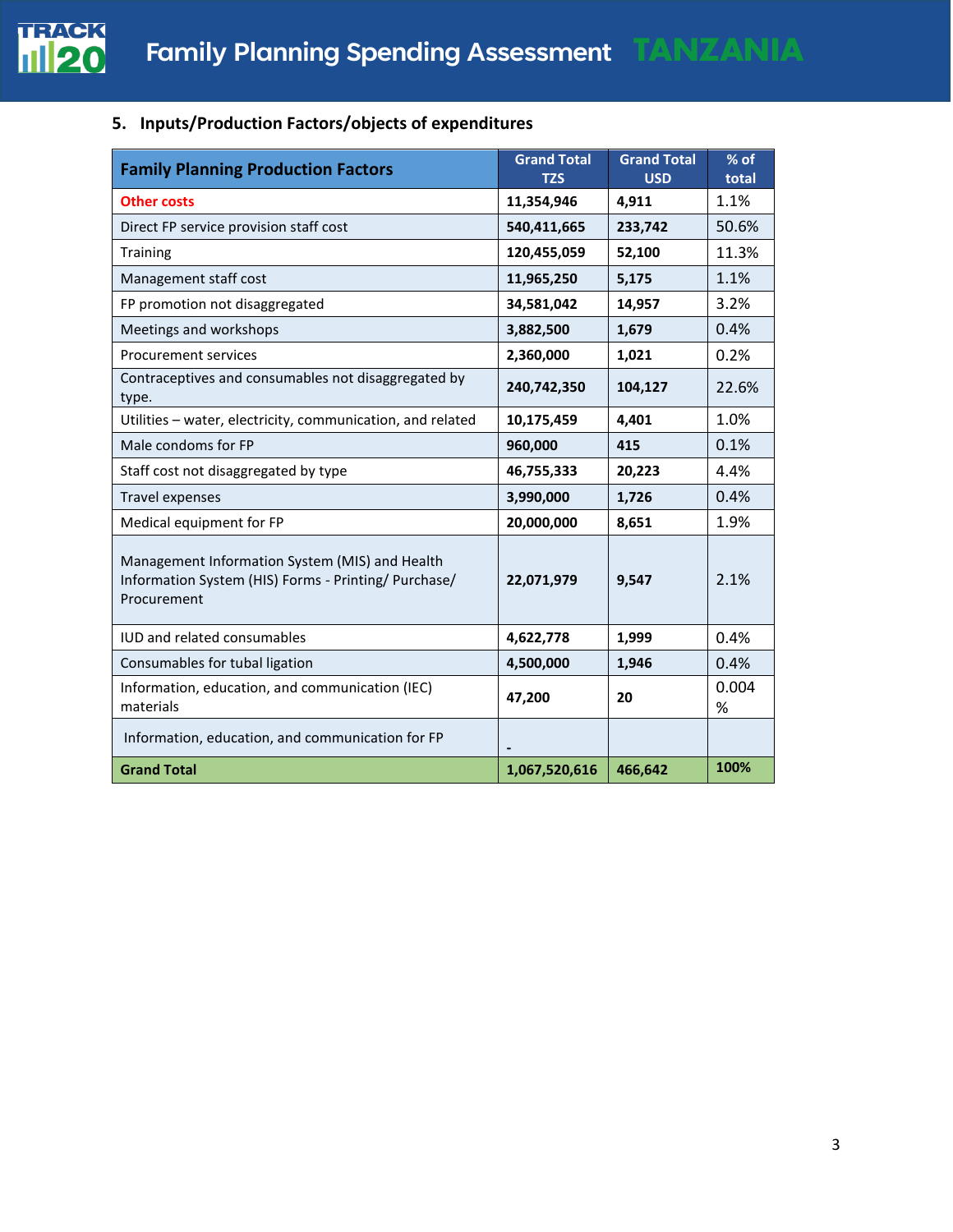## **6. Fund flows for family planning service from government**

## *Figure 1: Tanzania's Public Financial System (PFM) – fragmentation in funds flow*



#### **Note:**

- MoF = Ministry of Finance
- MoHCDEC = Ministry of Health, Community Development, Gender, Elderly and Children
- OOP = Out of pocket expenditure
- HC =Health Centre
- PH = Public Health
- RGA = Regional Government Authority
- LGA = Local Government Authority
- NHIF = National Health Insurance Fund
- TACAIDS = Tanzania Commission for AIDS
- NGO = Non-Governmental Organization
- FBO = Faith-Based Organization
- CHW = Community Health Worker
- Pub = Public